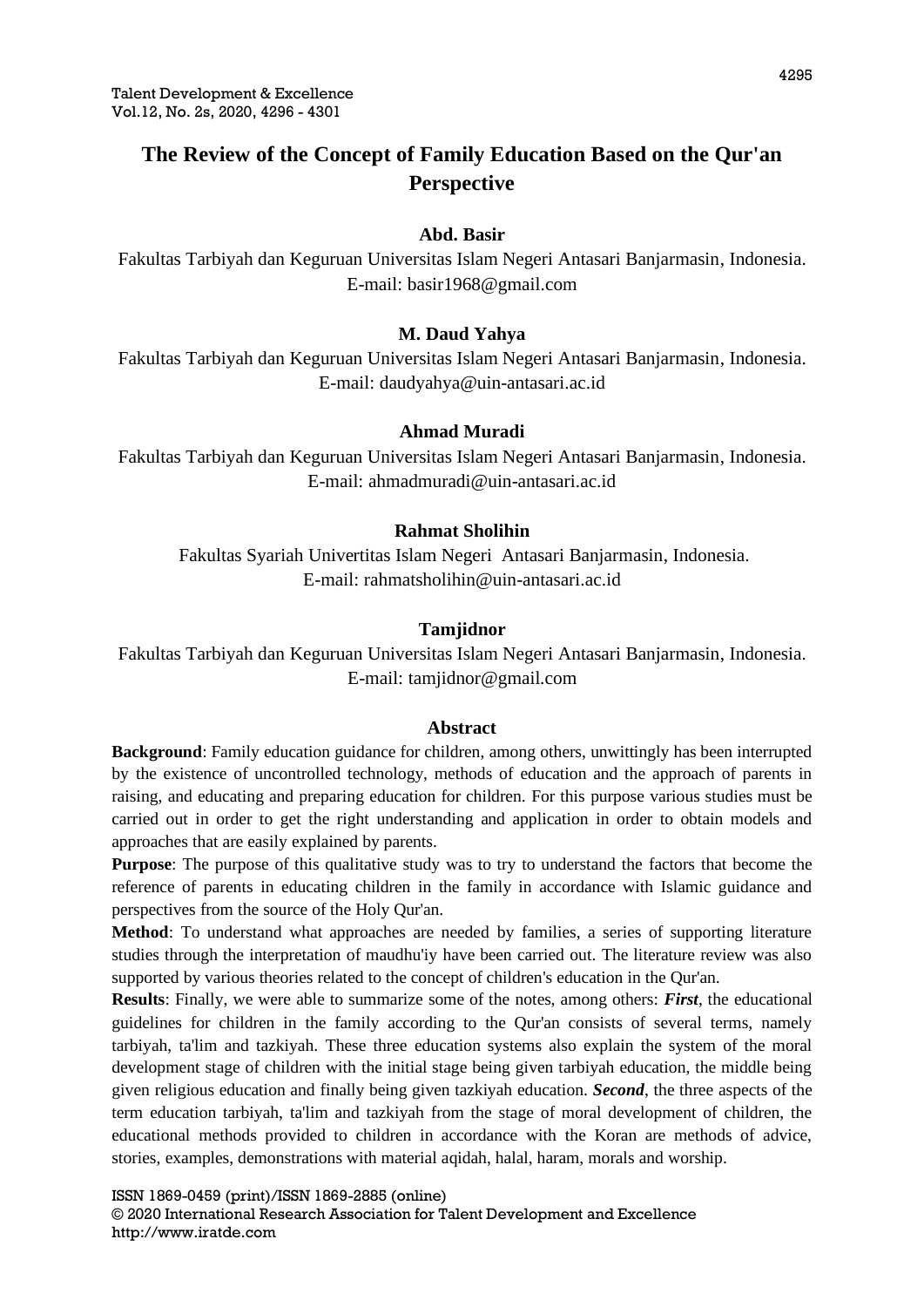**Conclusion**: The findings of this study are expected to be able to enrich the repertoire and guidance of parents in preparing children's education in families that are sourced from us holy al-quran and other Islamic relevant texts.

# **INTRODUCTION**

Since humans are born, the first and foremost education pursued by humans is in the family. Families consisting of both parents and other relatives will provide an educational baground to the child, giving rise to diverse characters in the child. (David, 2015). The role of both parents is very important for the child's growth, so the influence of external factors needs to be finalized by the parents concerned. In order for the educational goals provided by parents to be achieved, there is a need for specific guidelines and guidance from the Koran and Islamic thought so that children can inhibit external influences when they grow up. The challenges of children's lives in ancient times and today have very complex differences. Children in the golden age of Islam (Lapidus, 1991), are taught with Islamic values.

However, as time goes by Islamic values have challenges from outside, especially with the presence and development of technology which tends to be uncontrolled, especially when children reach adolescence, mental and mental development. The influence of technology, peers and the approach to educating parents also provide a colorful development of children which is a serious problem that is often overlooked to shape the stage of children's moral development, so that each stage needs to be considered by parents (Kohlberg, 1971). As parents, the first stage is taught the values of faith, worship and khlak, the middle stage provides formal education at school and the next stage is the end where the child has grown up and the teaching of positive values has shifted to the challenges of the child's life. The next challenge is the different views given by parents to provide education to their children. (Sheldon & Turner-Vorbeck, 2019); (Holiday & Sonntag, 2018). Differences in educational values and challenges at each stage of education provided, then how much are the values given both parents become internalized in the child's behavior.

Internalization or education in the family is the initial value given by both parents to be the value in the child (Peter L. Berger and Thomas Luckhman, 1991); (Berger, 1967); (Aslan, 2019). These values become values in children, but these values will experience changes caused by external factors, both the adverse effects of technology, peers and family environment factors where children are born and brought up. Based on the above problems, this study was conducted to look further at the approach and methods of education in the family in terms of the perspective of the Qur'an. Because al-Qur'an govern all matters of human life including the models and methods of education provided to children in accordance with their times. Currently children have lived in the information age with technological sophistication, but the concept of children's education in the Qur'an since the Qur'an was revealed by Allah to the Prophet Muhammad until now is still very relevant to answer all human problems, especially Muslims. even so parents still educate their children to achieve success and success but it is unfortunate not the success of this world and the hereafter.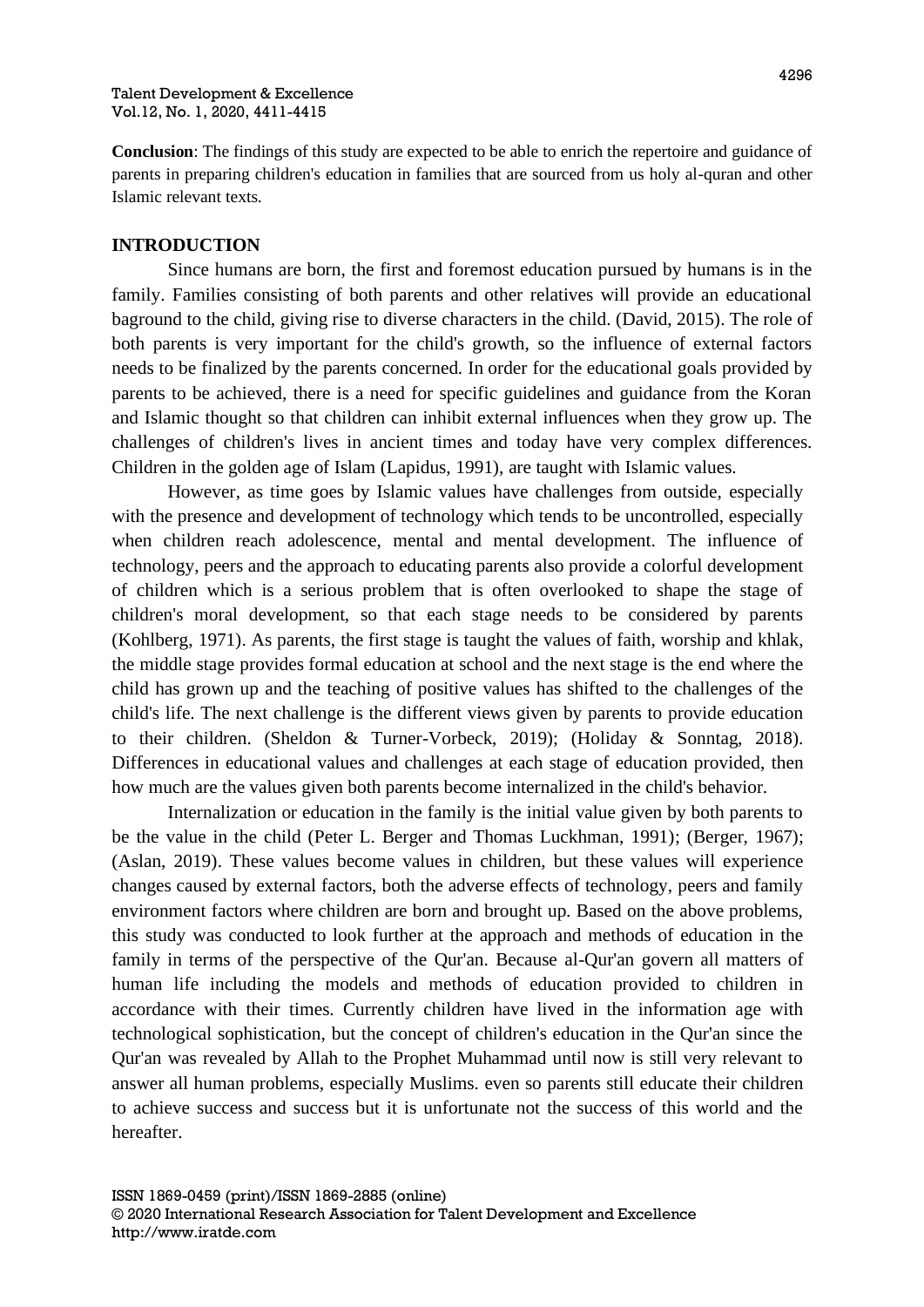## **METHOD**

A series of literature studies sourced from the Koran have been carried out. This is in accordance with Zed, (2008) literature study is not a study that only reads and collects it, but examines the reading results and collects data for data in accordance with the study you want to know. The qualitative study approach is by examining the Koran that talks about family education, books that are relevant to the topic, national and international journals whose discussion is related to the research subject namely Islamic guidance in the education of children in families based on our Holy Qur'an. To find data of the verses in the Qur'an and interpret them according to the theme of the discussion, the researcher uses the method of interpretation maudhu'iy. (Al-Farmawi, 1996); (Karim, 2011). To facilitate the interpretation of the verses of the Qur'an, the method of tarsir maudhu'iy is highly recommended to find relevant to the theme of family education, arrange the verses in accordance with the chronological order of descent and asbab al-nuzul if there is, understand munasabah by giving an explanation of the verses the verse and formulates the concept of family education in the perspective of the Koran in a conclusion.

## **RESULT AND DISCUSSION**

Education and al-Qur'an are one side that both have value, because every time they speak al-Qur'an, they also talk about education, so both of these terms talk about curriculum in the Qur'an (Risha, 2014). The curriculum is a set of learning that aims to shape the character of children in a positive direction. If there is a negative character, then the curriculum is designed to change the negative character. However, talking about education in the Qur'an has a different name with the same meaning. Education in the Koran consists of tarbiyaț, ta'lîm, and tazkiyah. Tarbiyah is derived from the word rabba-yarubbu which means "to maintain, care for, protect and develop" (Munawwir, 1984). In the Qur'an, tarbiyah has various meanings such as "rabba, rabbi, rabban, rabbuka, rabbukum, rabbukumâ, rabbunâ, rabbuhū, rabbuhâ, rabbuhum, rabbuhumâ, rabbiy, rabbaya and arbâb" and repeated 952 times. (Baqiy, 1406).

However, the tarbiyah sentence is relevant to education and teaching with a total of 4 verses, including Surah al-Isrã, 17/50: 24, Ăli Imran, 3/89: 79, al-Mãidah, 5/112: 44 and 63. Tarbiyah which has the meaning of education of a mother in providing education to her child is found in surah al-Isra, 17/50: 24. The meaning of "Rabbayani" which means to maintain or educate has a value of infinite goodness for parents to their children, so the meaning of the word this Allah requires to serve parents as well as possible. The word Rabbani in the Qur'an contained in the surah Ăli Imrân, 3/89: 79, shows that people who have perfect knowledge and piety to Allah are called pious people. Meanwhile, Rabbânî which is found in Surah al-Mãidah, 5/112: 44 and 63 means people who have knowledge to preserve and teach the book of Allah and forbid selling the verses of Allah for the purposes of the world and eating unclean food. Ta'lîm comes from the word 'allamayu' which means teaching, giving signs, educating, and giving information (Munawwir, 1984) and there are 779 times in the Qur'an. Meanwhile, which has the meaning of teaching repeated 42 times. (Baqiy, 1406).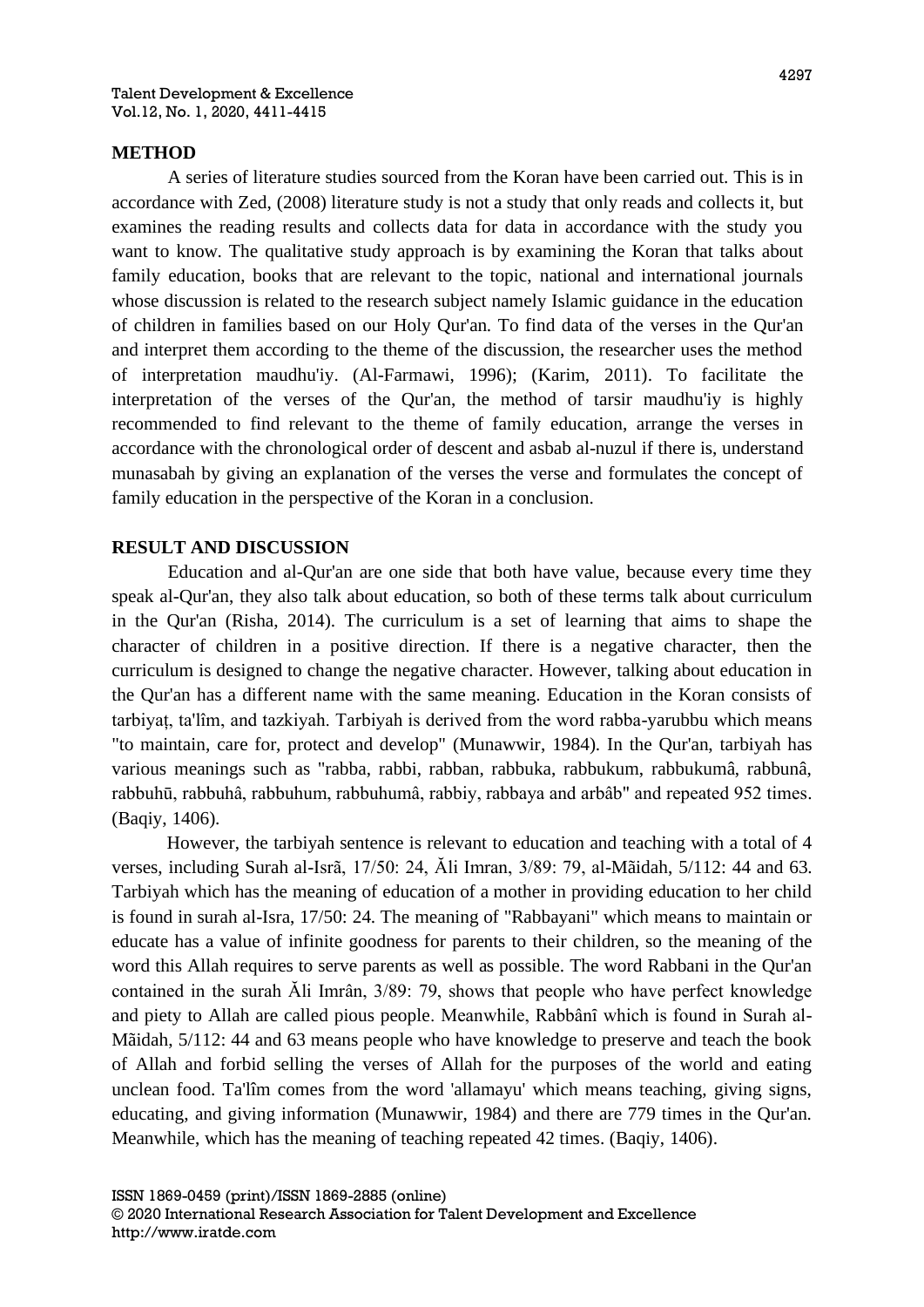The term ta'lîm of 'allama which is contained in al-Qur'an Surah al'Alaq, 96/01: 4 and 5, has the meaning that Allah teaches humans by means of reading and writing (pen) to get education and teaching. In this verse too, God explains having the first position as an educator. In other surahs, such as Surah al-Baqarah, 2/87: 31, it contains the notion of teaching which means "He taught Adam all names (things)". Surah ar-Rahman, 55/97: 2 and 4, Allah created man and taught him the Qur'an and spoke. Thus, the word ta'lîm has two meanings, as a verb and a noun. Verbs as transferring knowledge to others and nouns as a process of learning (Setiawan, 2013). Thus, the two forms of interpretation of ta'lim are the processes of learning carried out by the teacher to their students continuously so that it affects the development of children from the cognitive, affective and psychomotor domains.

Tazkiyah comes from the word zakka-yuzakki which means "to develop, grow, increase, purify, cleanse and repair" (Munawwir, 1984). The word tazkiyah in the Qur'an, is repeated 69 times (Baqiy, 1406). Meanwhile, the tazkiyah of the verbs zakâ, zakka and yuzakkiy which are associated with the nafs is repeated 21 times and 4 times in the form of isaf tafdhîl and is attributed to humans. Humans are given various kinds of strengths by God and use force as their potential and potential is called fithrah. In the Qur'an there is in the Surah Sal-A'la, 87/8: 14, Q.S. as-Syams, 91/26: 9 which means "truly fortunate is the one who cleanses the soul" and surah Fathir, 35/43: 18, "Whoever purifies himself, actually for his own good, even so man must realize with all his heart that the power the potential that God has given must be maintained and maintained with hope and submission to God. Because in essence, the clean or dirty of the human soul is very closely related to the guidance and gifts given by Allah to whom he wants. Because if God is not sanctified, humans will never be chaste (Q. An-Noor, 10/242: 21).

From these descriptions, the terms education and teaching contained in the Qur'an consist of tarbiyah, ta'lima and tazkiyah. Tarbiyah is more oriented to the formation of children's behavior in a positive direction, while ta'lma is oriented towards aspects of the cognitive, affective and psychomotor domains. Meanwhile, tazkiyah has the purpose of cleansing the soul and the formation of noble morals. Education and teaching in the Qur'an viewed from the aspect of epistemology is to shape humans into servants of Allah and His Khalifah on earth, so humans must obey, download and obey God (Ramayulis, 2011). Therefore, humans are required to prosper the earth by living laws and rules from Him.

The concept of family in the terminology of the Qur'an, there are two terms namely al-ahlu and al-'asyȋrah. Al-ahlu was repeated 127 times, while al-'asyȋrah was repeated 5 times (Baqiy, 1406). Al-ahlu according to some interpretations is a large family, which is caused by heredity, marriage or kinship system (Asfihâniy, t.t.); ('Arabiyyaț, 2004). According to Manzur, (t.t.), al-ash'rah is the same as the word al-ahlu which means family or kinship system. In context, al ahlu depends on the context of the combination, which combination gives the meaning of al ahlu in question, both based on the context of education and family (Fairuzabadiy, t.t.). The family of meaning ahlu is a family that is recognized by God is a family of faith. Conversely, unbelieving families are families that are not recognized by God, including wives and biological children (QS al A'raf, 7/39:83; QS al Naml, 27/48: 57; QS Hud, 11/52: 46) . Therefore, Allah told the Prophet Muhammad to give a warning to

ISSN 1869-0459 (print)/ISSN 1869-2885 (online)

© 2020 International Research Association for Talent Development and Excellence http://www.iratde.com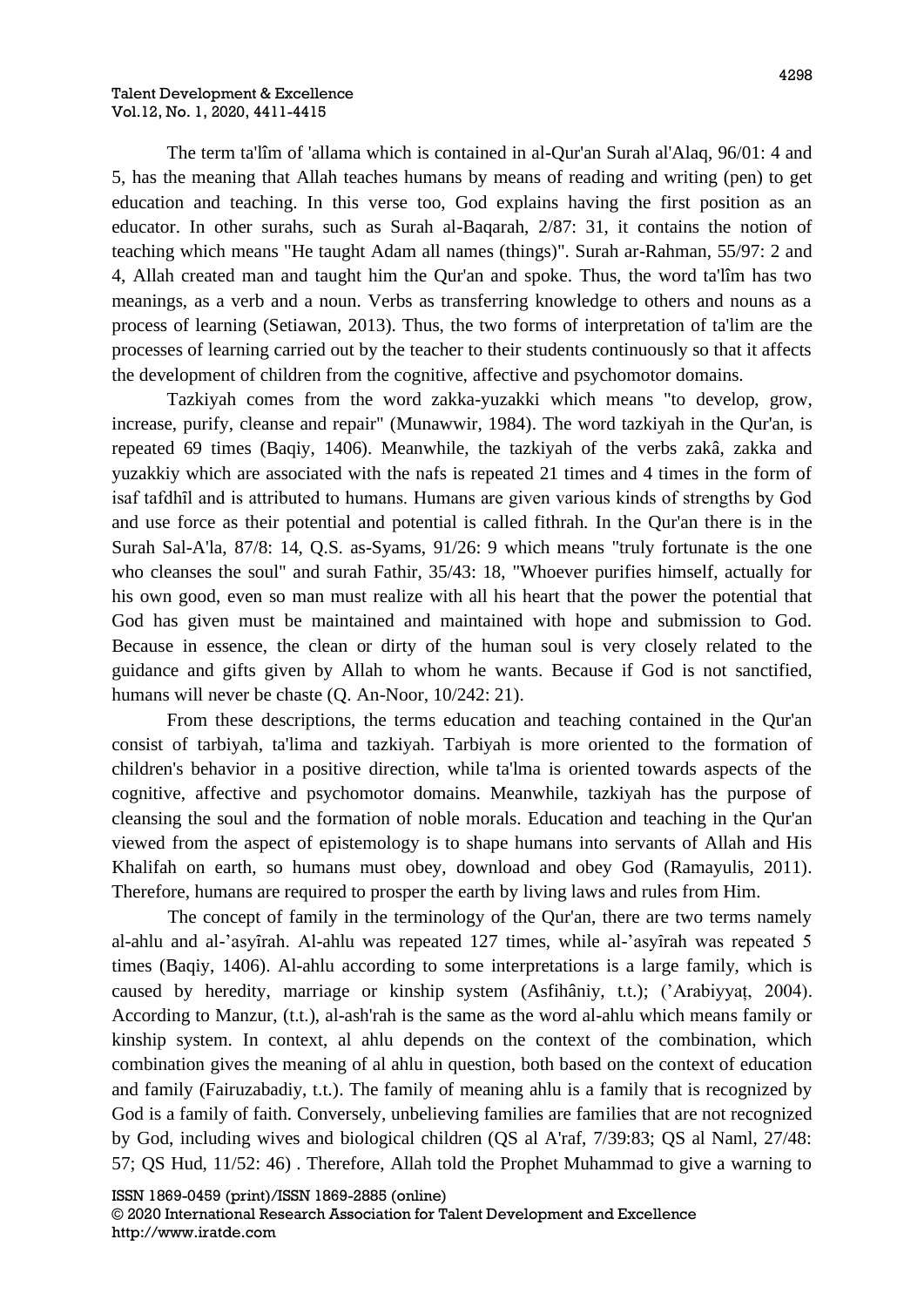his immediate family (QS. al Syu'ara, 26/47: 214). The goal is to avoid the punishment and punishment of Allah. (Maraghi, t.t.); (Katsir, 1999); (al-Biqâ', t.t.). A family of faith will be gathered by God in heaven. (Surah Al-Insyiqaq, 84/83: 9) Although, in the world they do not know each other (Suyuthy, 2003). A family formed on the basis of ukhuwah islamiyah ties, giving birth to love, peace, solidarity, unity and other ties. (Q.S.al-Hujurât, 49/106 /: 10); (Syarbashi, 2001).

The family ties of the ancient prophets were a united treatise. In this case, followers of religion are prohibited from arguing with the previous prophet. (Q.S.Ali Imran, 3/89: 65). The prophets are brothers of different mothers (Hisyâm, t.t.); (al-Râzi, t.t.). For example Ibrahim, Noah, and Imran and their offspring are one family who were given the gift of God with the rank of prophethood (Q.S, Ali 'Imran,  $3/89: 33$ ) including its religion is one that was brought by Ibrahim (Thabary, 2000). The term is also the guardian who gives permission for a daughter's marriage (Q.S.al Nisa, 4/92: 25). If marital disputes occur in a dispute, then it can be used as a representative for the peacemaker of their dispute (Q.S. al Nisa, 4/92: 35). The aim is to reconcile disputes between husband and wife (QS. Ăli 'Imran, 3/89: 13; Q.S al-Mujâdilah, 58/105: 22). The incident is an un-true love because it is not bound by faith in Allah and His Messenger (Suyuthy, t.t.). Because his love for the family is not a cause to oppose Allah and His Messenger (al-Biqâ', t.t.). The Concept of Family Education in the Qur'an.

The Prophet Muhammad SAW, first received revelation was about reading and writing (Q.S.al-laAlaq, 96/1: 1 s.5; Q.S. al-Qalam, 68/2). The meaning of al-Qalam has different views in understanding it, both narrowly and broadly, but the point is learning to read. Meanwhile, the verse that talks about family education is (Q.S. al-Ahzab, 33/90: 34). The meaning of this verse is about reading Allah's verses and is used as a basis for Muslim families to teach religious education at home. (Q. S. At-Tahrim: 6). The five verses sent down to God are the source of family education. The purpose of family education in the Qur'an is in Surah Yūsuf, 12/53: 108, adz-Dzâriyât, 51/67: 56 and Q.S. al-Baqarah, 2/87: 30. Muhammad was instructed by Allah to deliver da'wah to a believer, (QS Yūsuf, 12/53: 108), because the purpose of creating jinns and humans is to serve God (QS adz-Dzâriyât , 51/67: 56). Meanwhile, the goal for family education is to serve God. Another verse, too, talks about becoming a caliph on this earth. (Q. al-Baqarah, 2/87: 30). The Caliph means to serve Allah.

Abdurrahman an-Nahlawi, (t.t.), also provides a view of the goals of family education, which consists of; First, enforce the Shari'a of God in the family environment. Second, can realize a sense of peace, peace, calm both physically and mentally. Third, practicing the sunnah of the Prophet so that children are born pious and righteous. Fourth, love and affection for family. Fifth, maintaining the child's nature so that deviations do not occur (an-Nahlawi, 1992). This is what is needed cooperation between the wife and husband. The Word of God in surah at-Tawbah, 9/113: 71, there is the word auliyã 'which means please help to achieve something, including cooperation between husband and wife.The first and foremost material given to children is about faith. The terms of worship in the Qur'an have been mentioned 275 times. Worship is very important which is emphasized by Allah in the Qur'an so as not to associate it with anyone. These values are the value of ilâhiyah imâniyah, the

ISSN 1869-0459 (print)/ISSN 1869-2885 (online) © 2020 International Research Association for Talent Development and Excellence http://www.iratde.com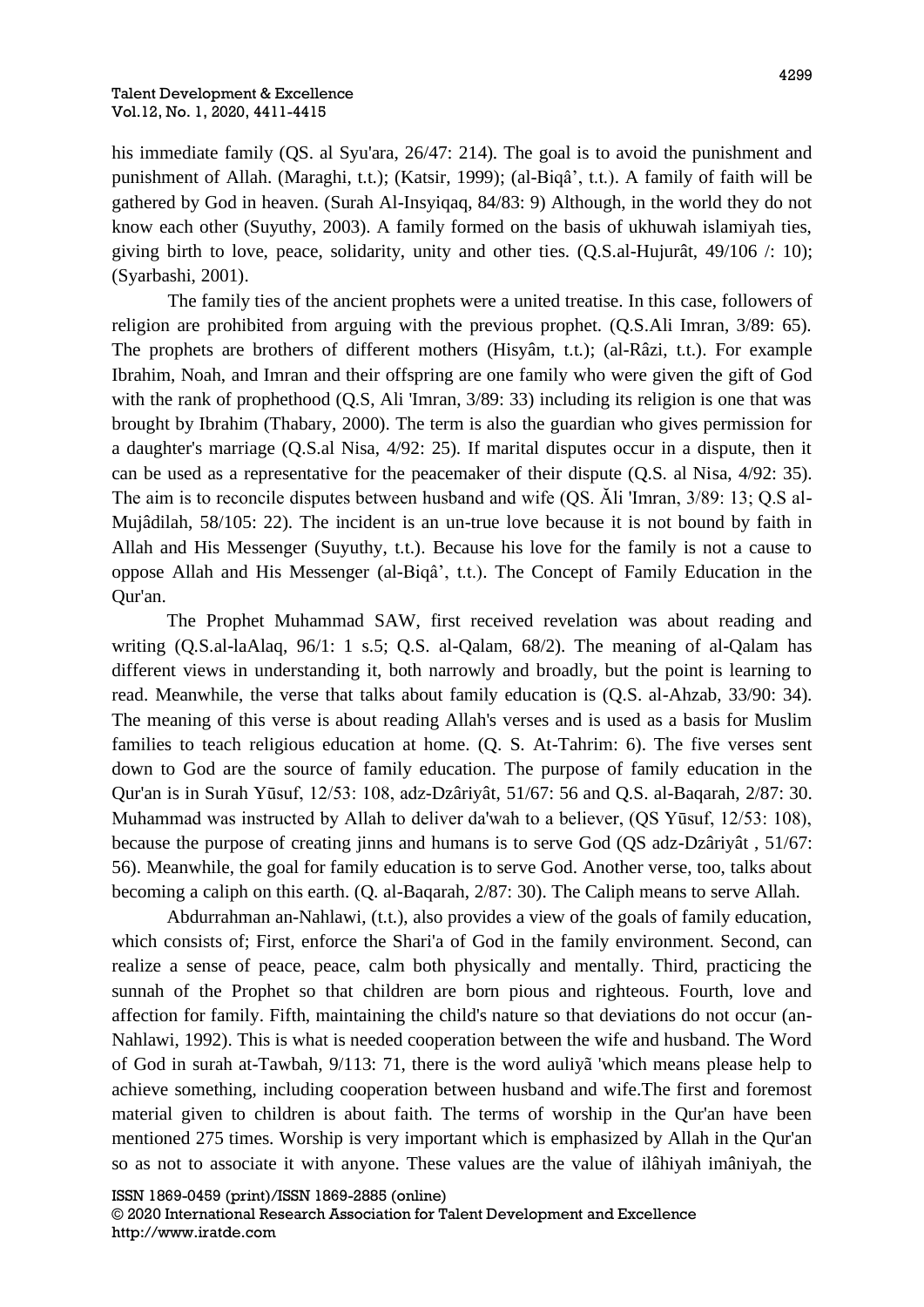value of ubâdiyah ubâdiyah and the value of your mu'âmalah ilâhiyah (Buseri, 2010). After these values are instilled then as parents introduce about haram and halal, so the values taught beforehand will become the values of children.

Therefore, to achieve success for parents in providing education in the family to their children, the right method is; First, the advice method. Advice in Arabic is nashȋhah which is repeated 13 times. In addition to nashîhah there is another word maw'izhah with the same meaning and is repeated 25 times in the Koran (Baqiy, 1406). The method of advice used will affect a person (Surah al-A'raf, 7/39: 21, 62, 68, 79 and 93). In fact, the devil is on time plunging adam using the advice method. Meanwhile, the word maw'izhah that has relevance to the method of advice is found in surah Luqman (31/57: 13), about parental advice as Luqman giving advice to their children with the aim that they are not condemning God, always serving parents, establishing prayer and noble morals. Allah also instructed the Prophet to call on people to be in the path of God with wisdom and take lessons (Q. An-Nahl, 16/70: 125). Parents in providing education to their children with the method of advice can be done directly and indirectly. Giving advice directly for example in giving an explanation to students about good values, bad or not good.

While indirect advice, for example through stories and metaphorical expressions. In addition, the method of advice will be more effective through habituation and practice, in order to be able to enforce the discipline and behavior of children, such as prayer, prayer, reading and so on. Second, the story method (qishshah) which is repeated 26 times in the Qur'an (Baqiy, 1406). The story method contained in the Qur'an is a story of truth and lessons that can be used in children's education to transform the cognitive, affective and psychomotor domains. The three methods are exemplary. The Word of Allah SWT: "Verily there is in (the self) the Messenger of Allah a good role model for you (ie) for those who expect (mercy) of Allah and (the coming of) the Day of Resurrection and he often mentions Allah" (QS. Al-Ahzab: ( 33) 21). The four methods of demonstration are applied to clarify how to work or perform the process of performing worship, for example the procedures for ablution, prayer, pilgrimage, and other material that is motoric in nature.

## **CONCLUSION**

Education contained in the Qur'an has different terms, but various meanings include tarbiyah, ta'lîm, and tazkiyah. These three terms have educational meanings but with different formation directions. Tarbiyah on behavior, ta'lim on intellectual aspects and tazkiyah on moral aspects. These three aspects also, as educational capital provided by parents to their children, so that with the goals of the Qur'anic values given, children will later become the caliph of Allah, and continue the religious struggle carried by Rasulullah. However, the achievement of education provided to children there are four main things that need to be known about the educational material provided namely aqidah (faith), halal and haram, morals, worship, and skills with diverse methods such as advice, stories, examples and demonstration methods.